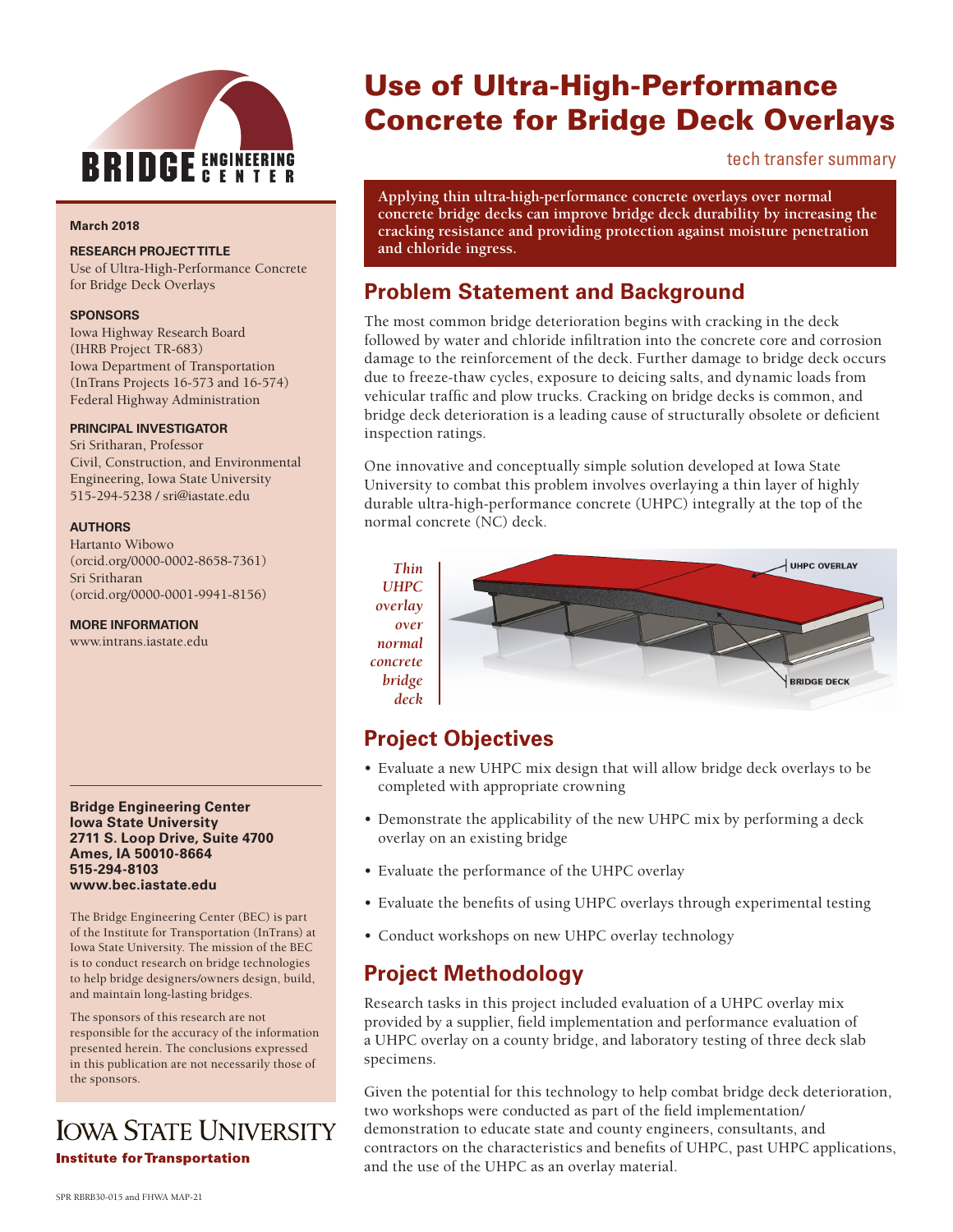### Evaluation of UHPC Overlay Mix

Two 8 ft x 8 ft x 7.75 in. concrete slabs were designed and constructed with reinforcement details similar to those of bridge decks to support dead and live loads. One slab had an exposed aggregate surface (Slab A) and the other had a broom-finished surface (Slab B) with a surface roughness of about 1/8 in. (3 mm). A 1.5 in. thick UHPC overlay was then placed on top of both slabs.



*Slabs overlaid with UHPC*

The slabs were positioned at a 6% slope to ensure that the UHPC overlay can be placed on sloping surfaces. For this purpose, a new UHPC mix was developed by the material supplier, LafargeHolcim.

### Field Implementation of UHPC Overlay

Mud Creek Bridge in Buchanan County, Iowa, was selected to be the first UHPC overlaid bridge in North America. For the demonstration project, both lanes of the bridge were overlaid with UHPC in two stages.

A UHPC overlay thickness of 1.5 in. was chosen for the entire bridge deck. Welded wire reinforcement (wire mesh) was placed in one lane at the pier locations to evaluate the usefulness of such reinforcement in the negative moment region and the ease with which such reinforcement could be used within the overlay. Once the UHPC hardened, the surface was ground and grooved to give an appropriate roughness for vehicular traffic.



*Mud Creek Bridge: (a) deck before the overlay was placed, (b) UHPC overlay placed in one lane, (c) girding of the surface, (d) completed deck*

After the overlay was placed, both destructive and nondestructive tests were carried out to assess performance over the course of a year. Pull-off tests were carried out according to ASTM C1583 by Federal Highway Administration researchers, both at locations suspected to have experienced delamination and at locations where no delamination had been detected.

Infrared thermal image scanning was also performed to assess the delamination potential of the UHPC overlay.



*Infrared thermal imaging results for the entire Mud Creek Bridge deck*

### Laboratory Testing of Slab Specimens with and without UHPC Overlays

Three slab specimens representing regular concrete bridge decks in Iowa were constructed. The size of each slab specimen was 2 ft by 8 ft, and the thickness of the normal concrete slab was 9 in. Two of these slab specimens were brought to the field and overlaid with 1.5 in. thick UHPC, which made the slab thickness 10.5 in. Both slabs included wire mesh reinforcement in the overlay. A UHPC overlay was not applied to the remaining specimen.



*Concrete slab specimen with wire mesh being overlaid with UHPC*